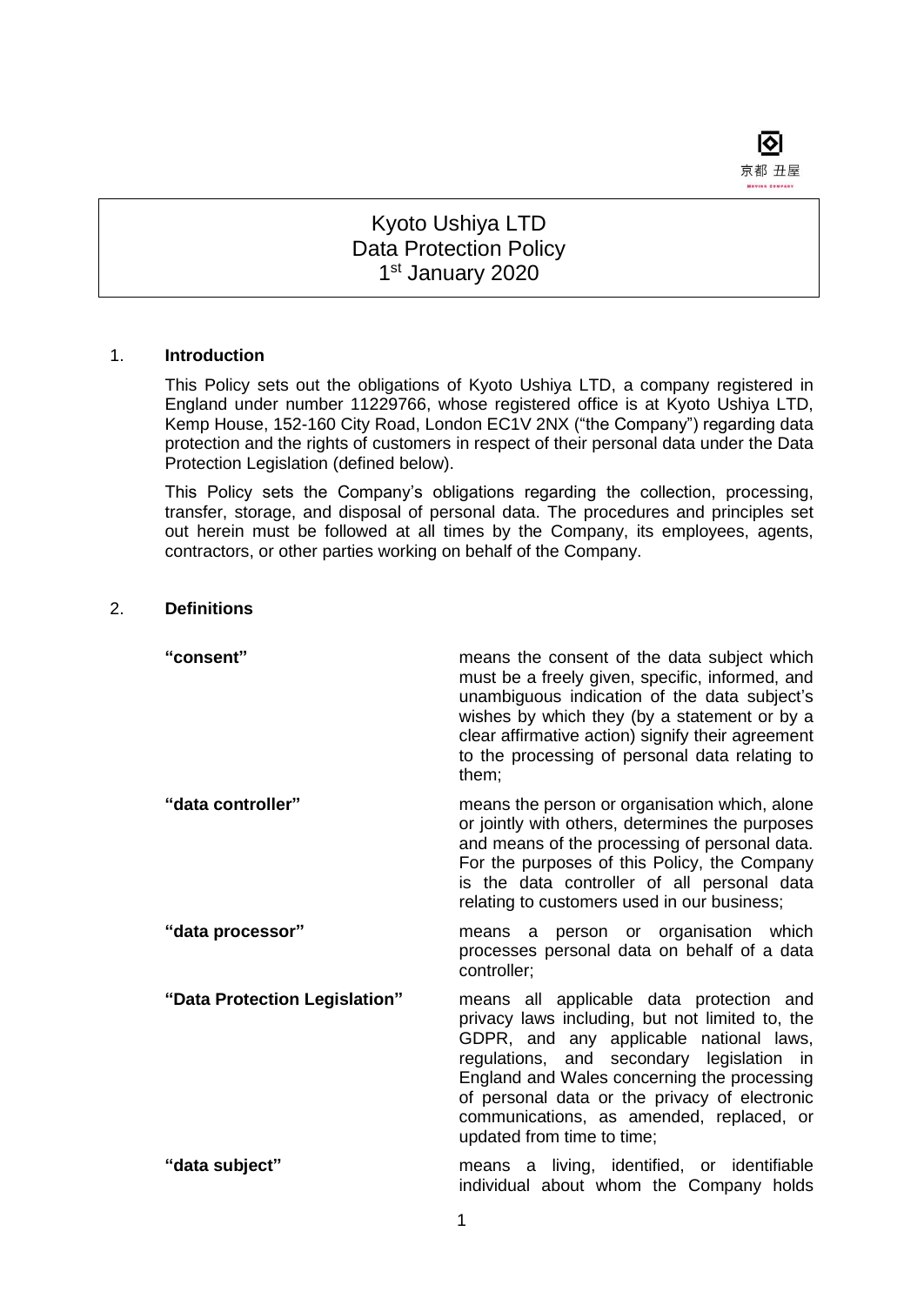personal data; **"EEA"** means the European Economic Area, consisting of all EU Member States, Iceland, Liechtenstein, and Norway; **"personal data"** means any information relating to a data subject who can be identified, directly or indirectly, in particular by reference to an identifier such as a name, identification number, location data, an online identifier, or to one or more factors specific to the physical, physiological, genetic, mental, economic, cultural, or social identity of that data subject; **"personal data breach"** means a breach of security leading to the accidental or unlawful destruction, loss, alteration, unauthorised disclosure of, or access to, personal data transmitted, stored, or otherwise processed; **"processing"** means any operation or set of operations performed on personal data or sets of personal data, whether or not by automated means, such as collection, recording, organisation, structuring, storage, adaptation or alteration, retrieval, consultation, use, disclosure by transmission, dissemination or otherwise making available, alignment or combination, restriction, erasure or destruction; **"pseudonymisation"** means the processing of personal data in such a manner that the personal data can no longer be attributed to a specific data subject without the use of additional information, provided that such additional information is kept separately and is subject to technical and organisational measures to ensure that the personal data is not attributed to an identified or identifiable natural person; and **"special category personal data"** means personal data revealing racial or ethnic origin, political opinions, religious or philosophical beliefs, trade union membership, health, sexual life, sexual orientation,

#### 3. **Data Protection Officer & Scope of Policy**

3.1 The Company's Data Protection Officer is Tatsuro Miyamoto, 01895713874. The Data Protection Officer is responsible for administering this Policy and for developing and implementing any applicable related policies (including those referred to in this Policy), procedures, and/or guidelines.

biometric, or genetic data.

3.2 Tatsuro Miyamoto is responsible for ensuring that all employees, agents, contractors, or other parties working on behalf of the Company comply with this Policy and, where applicable, must implement such practices, processes,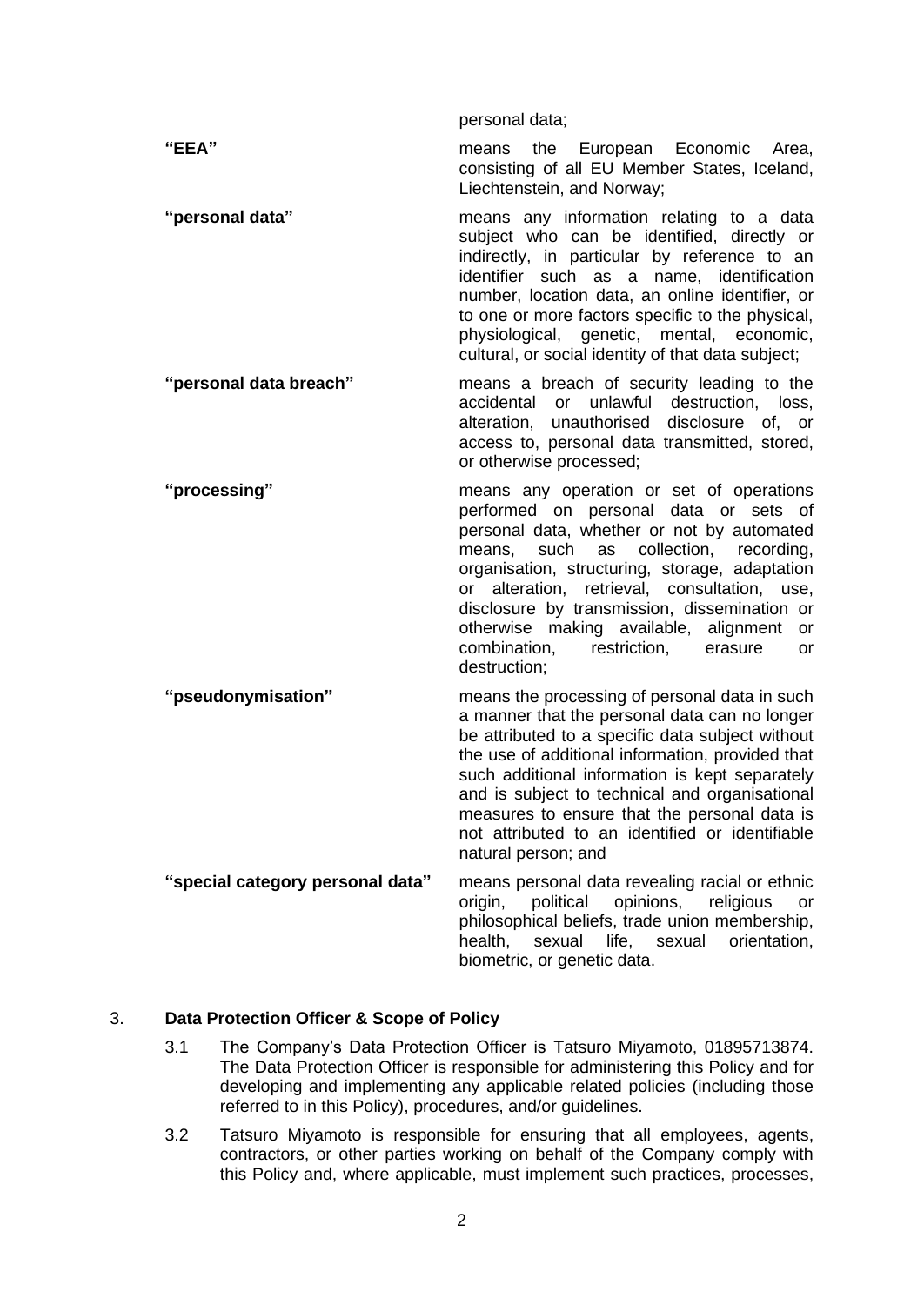controls, and training as are reasonably necessary to ensure such compliance.

3.3 Any questions relating to this Policy, the Company's collection, processing, or holding of personal data, or to the Data Protection Legislation should be referred to the Data Protection Officer.

# 4. **The Data Protection Principles**

The Data Protection Legislation sets out the following principles with which any party handling personal data must comply. All personal data must be:

- 4.1 processed lawfully, fairly, and in a transparent manner in relation to the data subject;
- 4.2 collected for specified, explicit, and legitimate purposes and not further processed in a manner that is incompatible with those purposes. Further processing for archiving purposes in the public interest, scientific or historical research purposes or statistical purposes shall not be considered to be incompatible with the initial purposes;
- 4.3 adequate, relevant, and limited to what is necessary in relation to the purposes for which it is processed;
- 4.4 accurate and, where necessary, kept up to date. Every reasonable step must be taken to ensure that personal data that is inaccurate, having regard to the purposes for which it is processed, is erased, or rectified without delay;
- 4.5 kept in a form which permits identification of data subjects for no longer than is necessary for the purposes for which the personal data is processed. Personal data may be stored for longer periods insofar as the personal data will be processed solely for archiving purposes in the public interest, scientific or historical research purposes, or statistical purposes, subject to implementation of the appropriate technical and organisational measures required by the Data Protection Legislation in order to safeguard the rights and freedoms of the data subject;
- 4.6 processed in a manner that ensures appropriate security of the personal data, including protection against unauthorised or unlawful processing and against accidental loss, destruction, or damage, using appropriate technical or organisational measures.

# 5. **The Rights of Data Subjects**

The Data Protection Legislation sets out the following key rights applicable to data subjects:

- 5.1 The right to be informed;
- 5.2 the right of access;
- 5.3 the right to rectification;
- 5.4 the right to erasure (also known as the 'right to be forgotten');
- 5.5 the right to restrict processing;
- 5.6 the right to data portability;
- 5.7 the right to object; and
- 5.8 rights with respect to automated decision-making and profiling.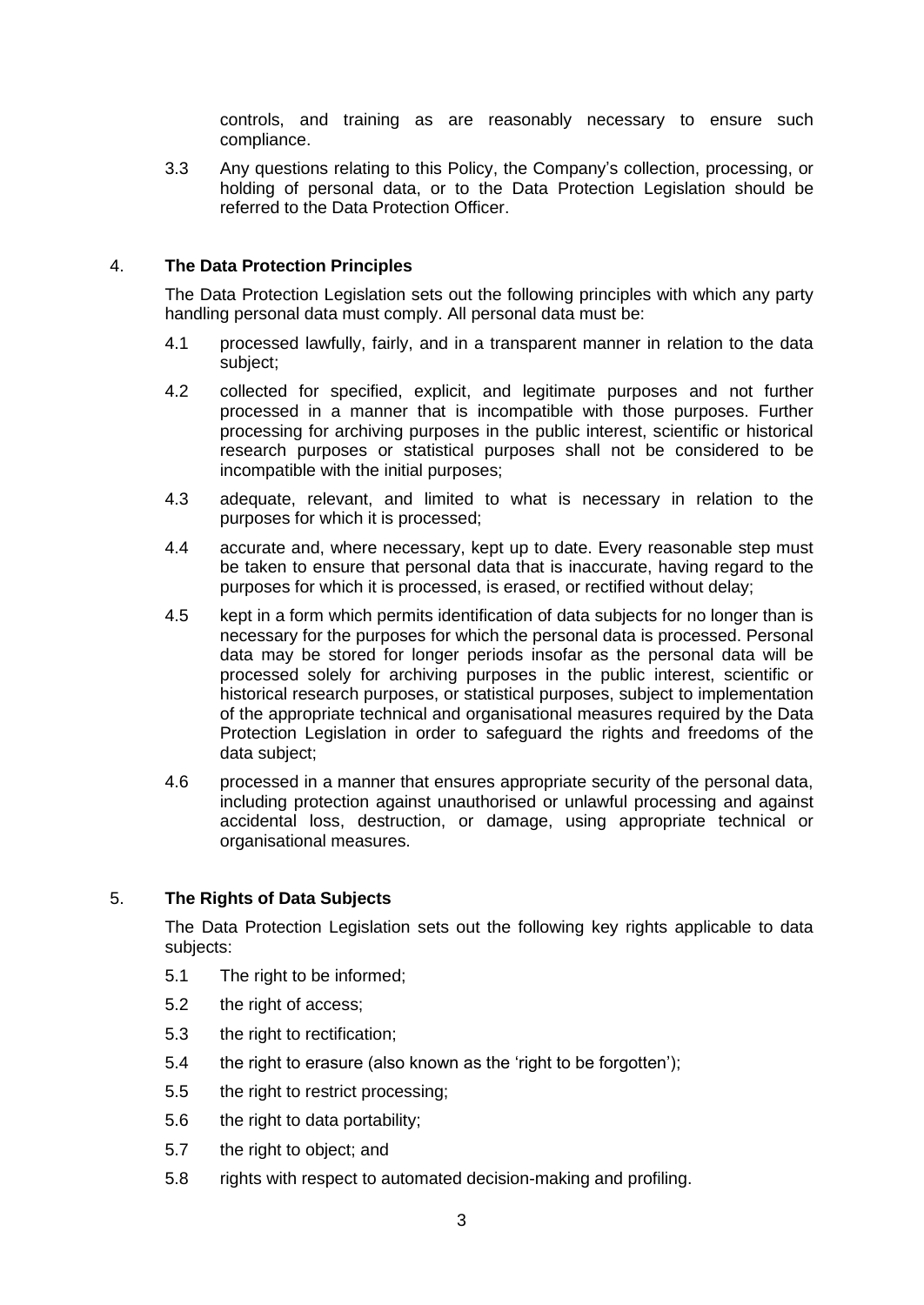# 6. **Lawful, Fair, and Transparent Data Processing**

- 6.1 The Data Protection Legislation seeks to ensure that personal data is processed lawfully, fairly, and transparently, without adversely affecting the rights of the data subject. Specifically, the GDPR states that processing of personal data shall be lawful if at least one of the following applies:
	- a) the data subject has given consent to the processing of their personal data for one or more specific purposes;
	- b) the processing is necessary for the performance of a contract to which the data subject is a party, or in order to take steps at the request of the data subject prior to entering into a contract;
	- c) the processing is necessary for compliance with a legal obligation to which the data controller is subject;
	- d) the processing is necessary to protect the vital interests of the data subject or of another natural person;
	- e) the processing is necessary for the performance of a task carried out in the public interest or in the exercise of official authority vested in the data controller; or
	- f) the processing is necessary for the purposes of the legitimate interests pursued by the data controller or by a third party, except where such interests are overridden by the fundamental rights and freedoms of the data subject which require protection of personal data, in particular where the data subject is a child.
- 6.2 If the personal data in question is special category personal data (also known as 'sensitive personal data'), at least one of the following conditions must be met:
	- a) the data subject has given their explicit consent to the processing of such data for one or more specified purposes (unless EU or EU Member State law prohibits them from doing so);
	- b) the processing is necessary for the purpose of carrying out the obligations and exercising specific rights of the data controller or of the data subject in the field of employment, social security, and social protection law (insofar as it is authorised by EU or EU Member State law or a collective agreement pursuant to EU Member State law which provides for appropriate safeguards for the fundamental rights and interests of the data subject);
	- c) the processing is necessary to protect the vital interests of the data subject or of another natural person where the data subject is physically or legally incapable of giving consent;
	- d) the data controller is a foundation, association, or other non-profit body with a political, philosophical, religious, or trade union aim, and the processing is carried out in the course of its legitimate activities, provided that the processing relates solely to the members or former members of that body or to persons who have regular contact with it in connection with its purposes and that the personal data is not disclosed outside the body without the consent of the data subjects;
	- e) the processing relates to personal data which is manifestly made public by the data subject;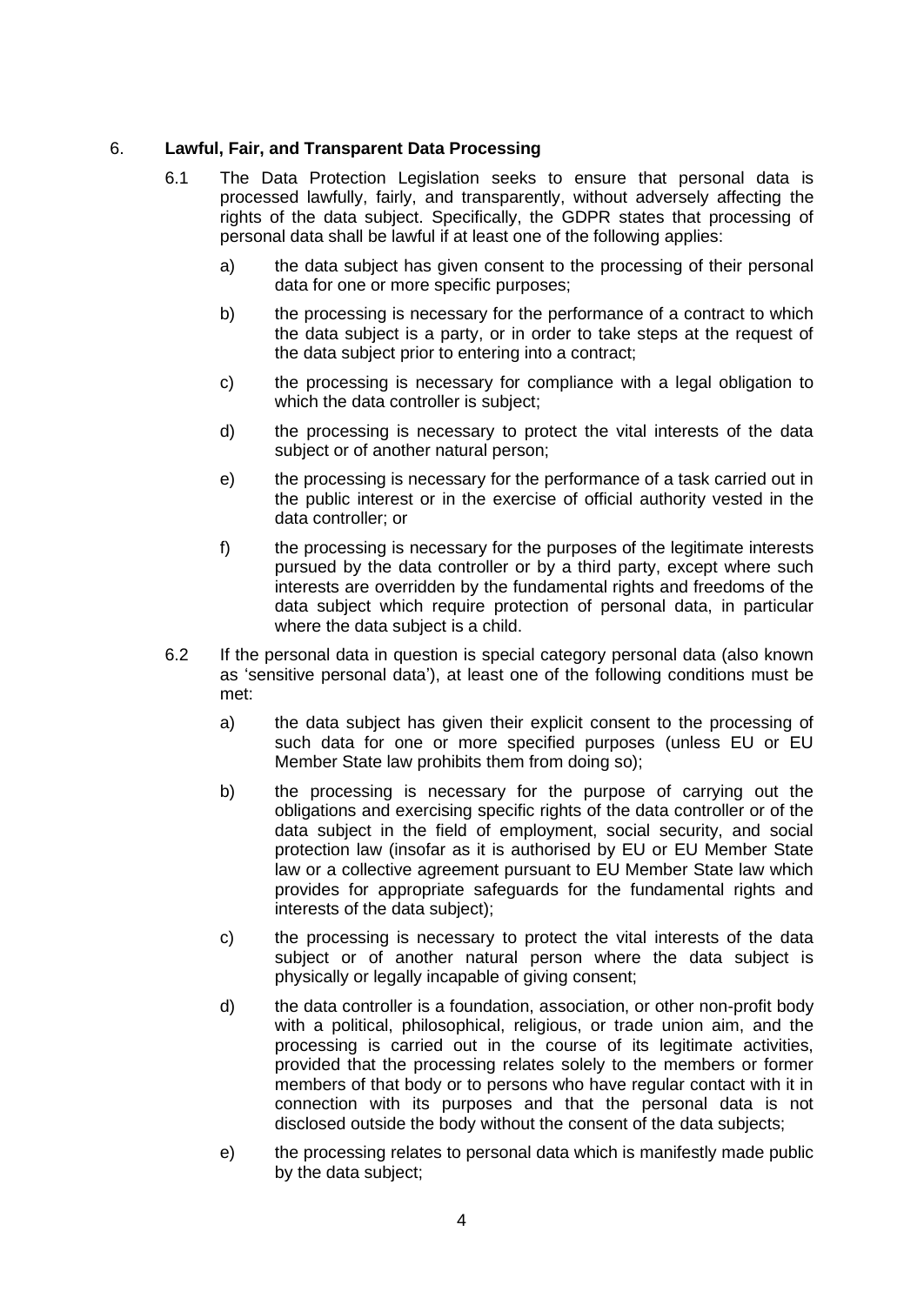- f) the processing is necessary for the conduct of legal claims or whenever courts are acting in their judicial capacity;
- g) the processing is necessary for substantial public interest reasons, on the basis of EU or EU Member State law which shall be proportionate to the aim pursued, shall respect the essence of the right to data protection, and shall provide for suitable and specific measures to safeguard the fundamental rights and interests of the data subject:
- h) the processing is necessary for the purposes of preventative or occupational medicine, for the assessment of the working capacity of an employee, for medical diagnosis, for the provision of health or social care or treatment, or the management of health or social care systems or services on the basis of EU or EU Member State law or pursuant to a contract with a health professional, subject to the conditions and safeguards referred to in Article 9(3) of the GDPR;
- i) the processing is necessary for public interest reasons in the area of public health, for example, protecting against serious cross-border threats to health or ensuring high standards of quality and safety of health care and of medicinal products or medical devices, on the basis of EU or EU Member State law which provides for suitable and specific measures to safeguard the rights and freedoms of the data subject (in particular, professional secrecy); or
- j) the processing is necessary for archiving purposes in the public interest, scientific or historical research purposes, or statistical purposes in accordance with Article 89(1) of the GDPR based on EU or EU Member State law which shall be proportionate to the aim pursued, respect the essence of the right to data protection, and provide for suitable and specific measures to safeguard the fundamental rights and the interests of the data subject.

# 7. **Consent**

If consent is relied upon as the lawful basis for collecting, holding, and/or processing personal data, the following shall apply:

- 7.1 Consent is a clear indication by the data subject that they agree to the processing of their personal data. Such a clear indication may take the form of a statement or a positive action. Silence, pre-ticked boxes, or inactivity are unlikely to amount to consent.
- 7.2 Where consent is given in a document which includes other matters, the section dealing with consent must be kept clearly separate from such other matters.
- 7.3 Data subjects are free to withdraw consent at any time and it must be made easy for them to do so. If a data subject withdraws consent, their request must be honoured promptly.
- 7.4 If personal data is to be processed for a different purpose that is incompatible with the purpose or purposes for which that personal data was originally collected that was not disclosed to the data subject when they first provided their consent, consent to the new purpose or purposes may need to be obtained from the data subject.
- 7.5 In all cases where consent is relied upon as the lawful basis for collecting, holding, and/or processing personal data, records must be kept of all consents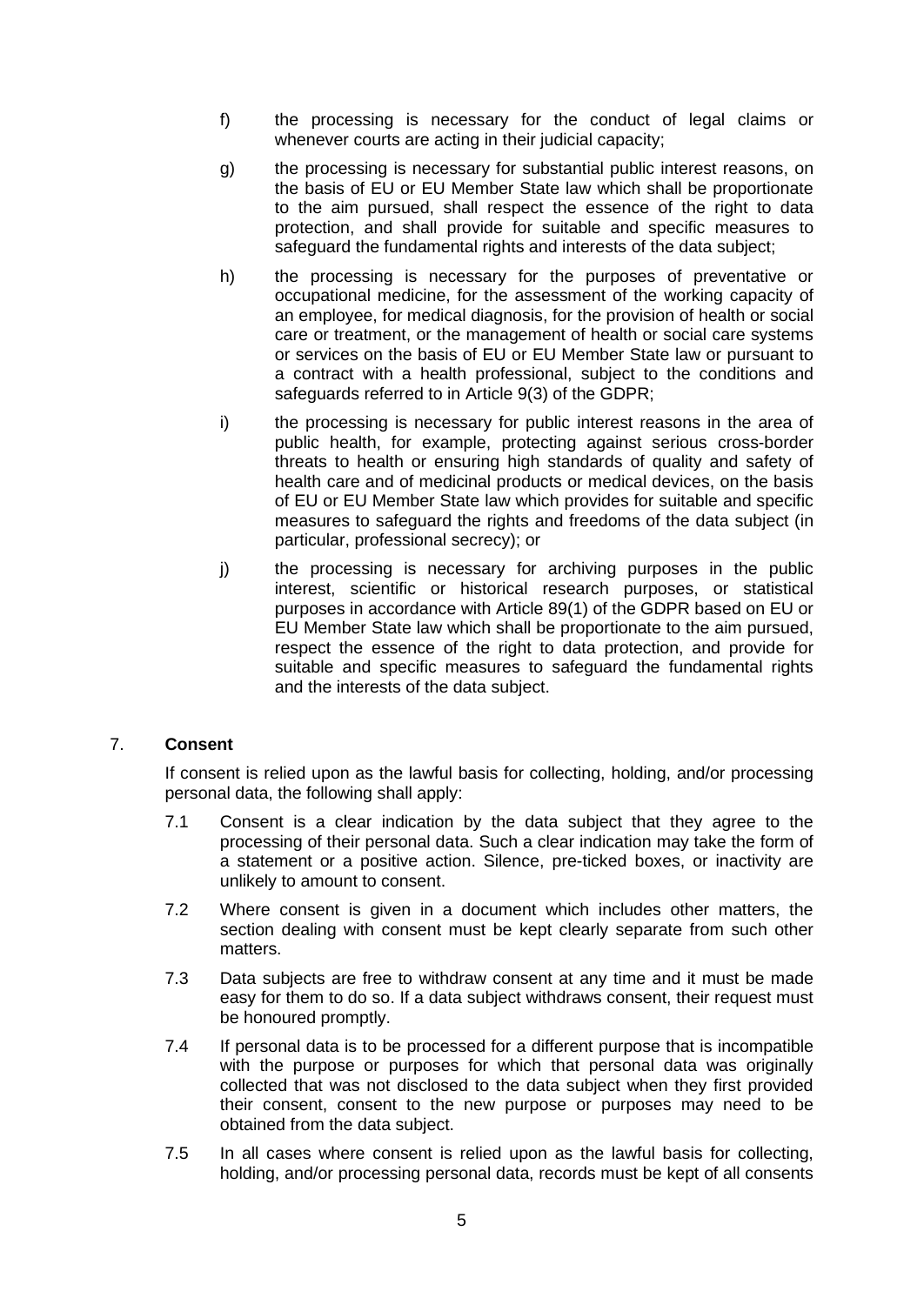obtained in order to ensure that the Company can demonstrate its compliance with consent requirements.

# 8. **Specified, Explicit, and Legitimate Purposes**

- 8.1 The Company collects and processes the personal data set out in Kyoto Ushiya LTD. This includes:
	- a) personal data collected directly from data subjects**.**
	- b) personal data obtained from third parties.
- 8.2 The Company only collects, processes, and holds personal data for the specific purposes set out in Kyoto Ushiya LTD (or for other purposes expressly permitted by the Data Protection Legislation).
- 8.3 Data subjects must be kept informed at all times of the purpose or purposes for which the Company uses their personal data. Please refer to Part 15 for more information on keeping data subjects informed.

# 9. **Adequate, Relevant, and Limited Data Processing**

- 9.1 The Company will only collect and process personal data for and to the extent necessary for the specific purpose or purposes of which data subjects have been informed (or will be informed) as under Part 8, above, and as set out in Kyoto Ushiya LTD.
- 9.2 Employees, agents, contractors, or other parties working on behalf of the Company may collect personal data only to the extent required for the performance of their job duties and only in accordance with this Policy. Excessive personal data must not be collected.
- 9.3 Employees, agents, contractors, or other parties working on behalf of the Company may process personal data only when the performance of their job duties requires it. Personal data held by the Company cannot be processed for any unrelated reasons.

# 10. **Accuracy of Data and Keeping Data Up-to-Date**

- 10.1 The Company shall ensure that all personal data collected, processed, and held by it is kept accurate and up-to-date. This includes, but is not limited to, the rectification of personal data at the request of a data subject, as set out in Part 17, below.
- 10.2 The accuracy of personal data shall be checked when it is collected and at regular intervals thereafter. If any personal data is found to be inaccurate or out-of-date, all reasonable steps will be taken without delay to amend or erase that data, as appropriate.

# 11. **Data Retention**

- 11.1 The Company shall not keep personal data for any longer than is necessary in light of the purpose or purposes for which that personal data was originally collected, held, and processed.
- 11.2 When personal data is no longer required, all reasonable steps will be taken to erase or otherwise dispose of it without delay.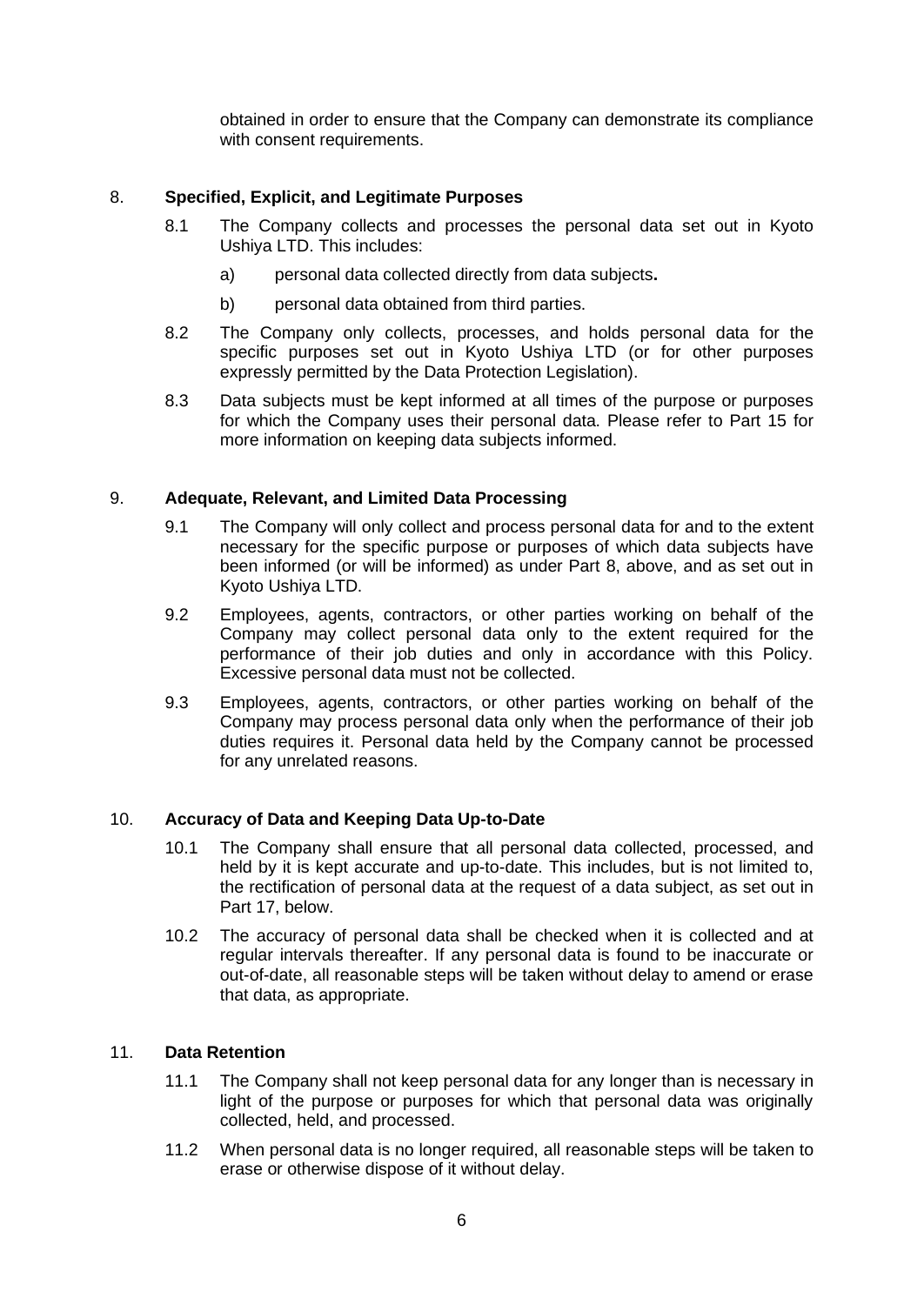11.3 For full details of the Company's approach to data retention, including retention periods for specific personal data types held by the Company, please refer to our Data Retention Policy.

### 12. **Secure Processing**

- 12.1 The Company shall ensure that all personal data collected, held, and processed is kept secure and protected against unauthorised or unlawful processing and against accidental loss, destruction, or damage. Further details of the technical and organisational measures which shall be taken are provided in the Company's Data Security Policy.
- 12.2 All technical and organisational measures taken to protect personal data shall be regularly reviewed and evaluated to ensure their ongoing effectiveness and the continued security of personal data.
- 12.3 Data security must be maintained at all times by protecting the confidentiality, integrity, and availability of all personal data as follows:
	- a) only those with a genuine need to access and use personal data and who are authorised to do so may access and use it;
	- b) personal data must be accurate and suitable for the purpose or purposes for which it is collected, held, and processed; and
	- c) authorised users must always be able to access the personal data as required for the authorised purpose or purposes.

#### 13. **Accountability and Record-Keeping**

- 13.1 The Data Protection Officer is responsible for administering this Policy and for developing and implementing any applicable related policies, procedures, and/or guidelines.
- 13.2 The Company shall follow a privacy by design approach at all times when collecting, holding, and processing personal data. Data Protection Impact Assessments shall be conducted if any processing presents a significant risk to the rights and freedoms of data subjects (please refer to Part 14 for further information).
- 13.3 All employees, agents, contractors, or other parties working on behalf of the Company shall be given appropriate training in data protection and privacy, addressing the relevant aspects of Data Protection Law, this Policy, and all other applicable Company policies.
- 13.4 The Company's data protection compliance shall be regularly reviewed and evaluated by means of Data Protection Audits.
- 13.5 The Company shall keep written internal records of all personal data collection, holding, and processing, which shall incorporate the following:
	- 13.5.1 the name and details of the Company, its Data Protection Officer, and any applicable third-party data transfers (including data processors and other data controllers with whom personal data is shared);
	- 13.5.2 the purposes for which the Company collects, holds, and processes personal data;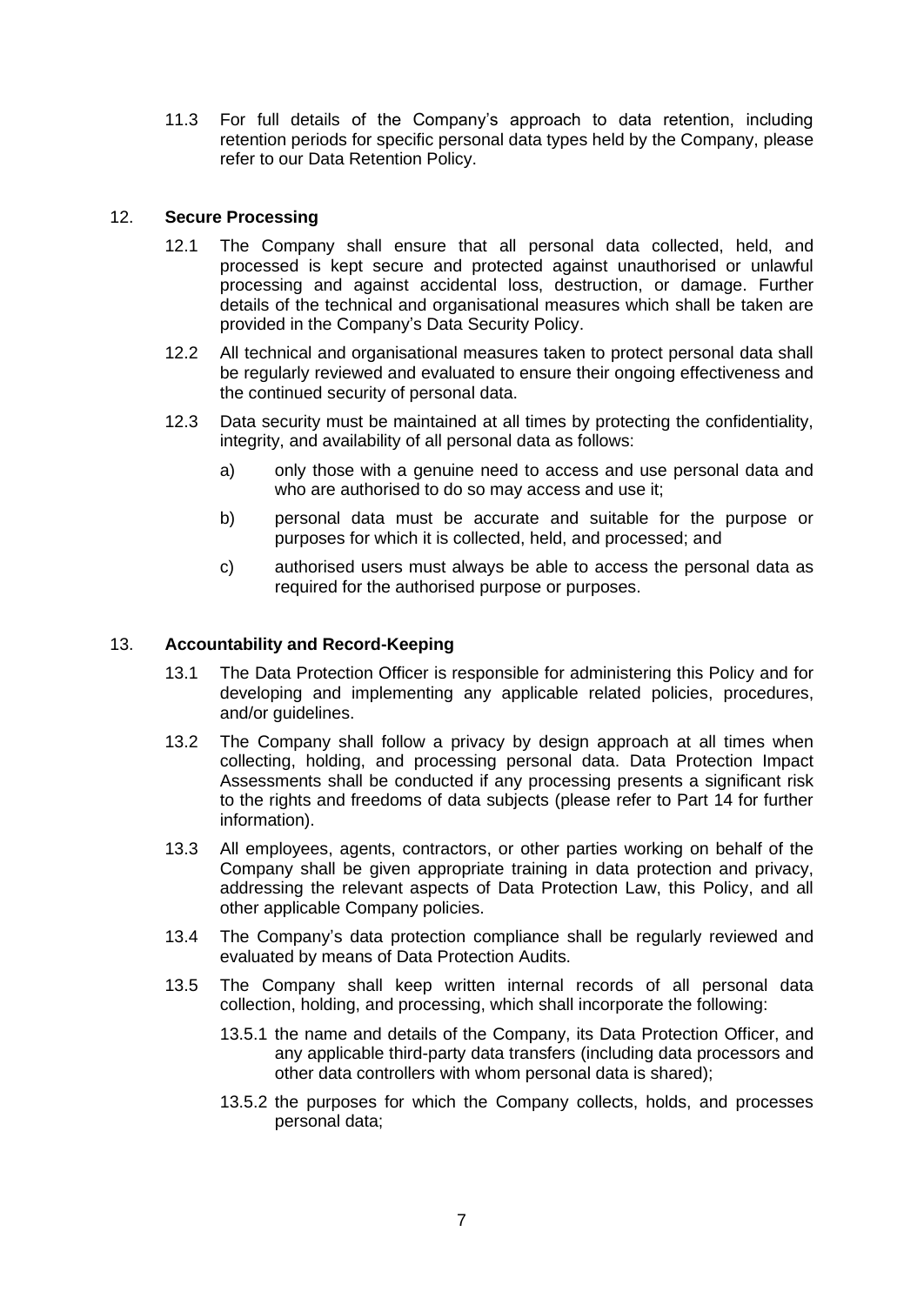- 13.5.3 the Company's legal basis or bases (including, but not limited to, consent, the mechanism(s) for obtaining such consent, and records of such consent) for collecting, holding, and processing personal data:
- 13.5.4 details of the categories of personal data collected, held, and processed by the Company, and the categories of data subject to which that personal data relates;
- 13.5.5 details of any transfers of personal data to non-EEA countries including all mechanisms and security safeguards;
- 13.5.6 details of how long personal data will be retained by the Company (please refer to the Company's Data Retention Policy);
- 13.5.7 details of personal data storage, including location(s); and
- 13.5.8 detailed descriptions of all technical and organisational measures taken by the Company to ensure the security of personal data.

#### 14. **Data Protection Impact Assessments and Privacy by Design**

- 14.1 In accordance with privacy by design principles, the Company shall carry out Data Protection Impact Assessments for any and all new projects and/or new uses of personal data which involve the use of new technologies and where the processing involved is likely to result in a high risk to the rights and freedoms of data subjects.
- 14.2 The principles of privacy by design should be followed at all times when collecting, holding, and processing personal data. The following factors should be taken into consideration:
	- a) the nature, scope, context, and purpose or purposes of the collection, holding, and processing;
	- b) the state of the art of all relevant technical and organisational measures to be taken;
	- c) the cost of implementing such measures; and
	- d) the risks posed to data subjects and to the Company, including their likelihood and severity.
- 14.3 Data Protection Impact Assessments shall be overseen by the Data Protection Officer and shall address the following:
	- a) the type(s) of personal data that will be collected, held, and processed;
	- b) the purpose(s) for which personal data is to be used;
	- c) the Company's objectives;
	- d) how personal data is to be used;
	- e) the parties (internal and/or external) who are to be consulted;
	- f) the necessity and proportionality of the data processing with respect to the purpose(s) for which it is being processed;
	- g) risks posed to data subjects;
	- h) risks posed both within and to the Company; and
	- i) proposed measures to minimise and handle identified risks.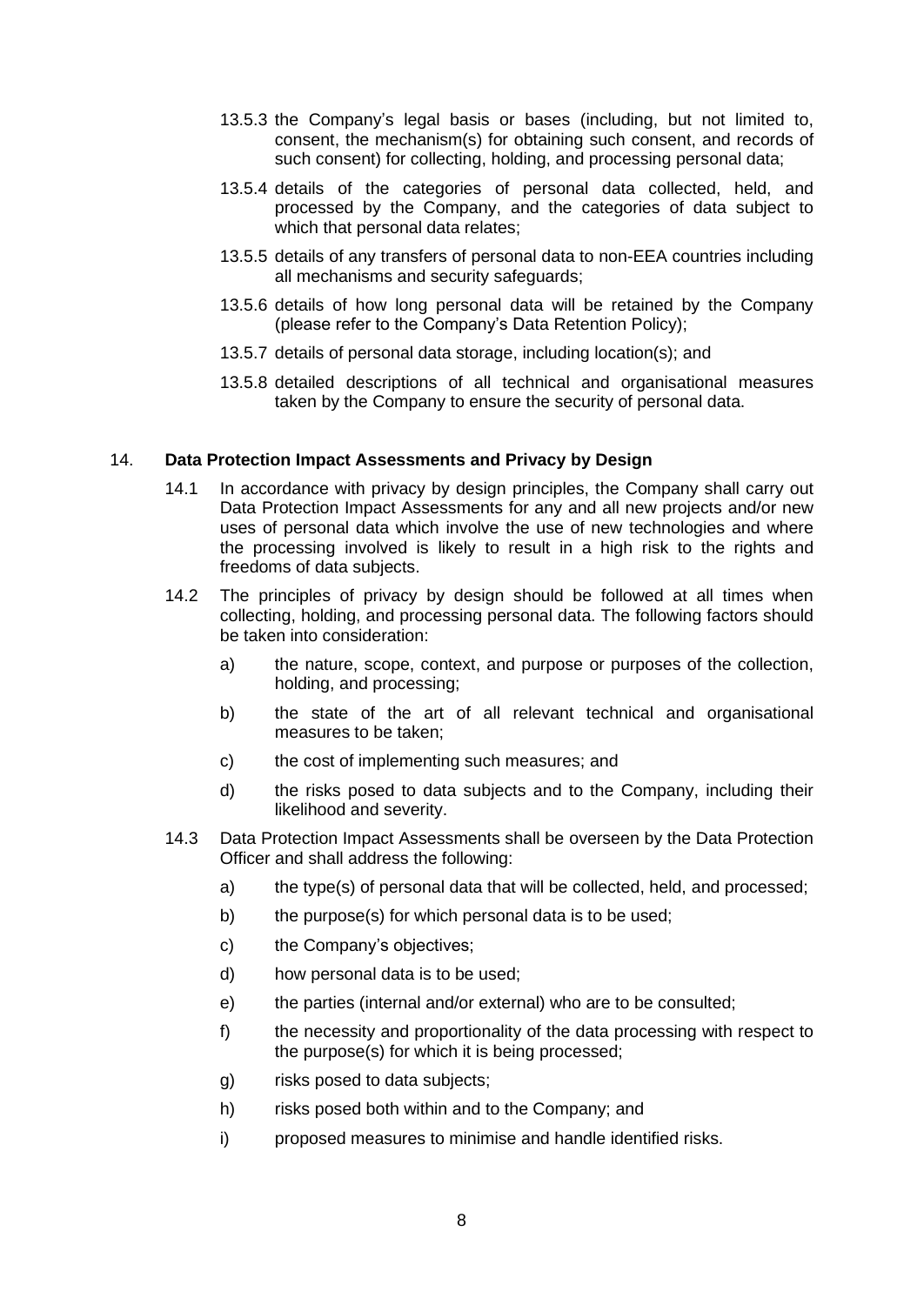# 15. **Keeping Data Subjects Informed**

- 15.1 The Company shall provide the information set out in Part 15.2 to every data subject:
	- a) where personal data is collected directly from data subjects, those data subjects will be informed of its purpose at the time of collection; and
	- b) where personal data is obtained from a third party, the relevant data subjects will be informed of its purpose:
		- i) if the personal data is used to communicate with the data subject, when the first communication is made; or
		- ii) if the personal data is to be transferred to another party, before that transfer is made; or
		- iii) as soon as reasonably possible and in any event not more than one month after the personal data is obtained.
- 15.2 The following information shall be provided in the form of a privacy notice:
	- a) details of the Company including, but not limited to, contact details, and the names and contact details of any applicable representatives and its Data Protection Officer;
	- b) the purpose(s) for which the personal data is being collected and will be processed (as detailed in Kyoto Ushiya LTD) and the lawful basis justifying that collection and processing;
	- c) where applicable, the legitimate interests upon which the Company is justifying its collection and processing of the personal data;
	- d) where the personal data is not obtained directly from the data subject, the categories of personal data collected and processed;
	- e) where the personal data is to be transferred to one or more third parties, details of those parties;
	- f) where the personal data is to be transferred to a third party that is located outside of the EEA, details of that transfer, including but not limited to the safeguards in place (see Part 25 of this Policy for further details);
	- g) details of applicable data retention periods;
	- h) details of the data subject's rights under the Data Protection Legislation;
	- i) details of the data subject's right to withdraw their consent to the Company's processing of their personal data at any time;
	- j) details of the data subject's right to complain to the Information Commissioner's Office (the 'supervisory authority');
	- k) where the personal data is not obtained directly from the data subject, details about the source of that personal data;
	- l) where applicable, details of any legal or contractual requirement or obligation necessitating the collection and processing of the personal data and details of any consequences of failing to provide it; and
	- m) details of any automated decision-making or profiling that will take place using the personal data, including information on how decisions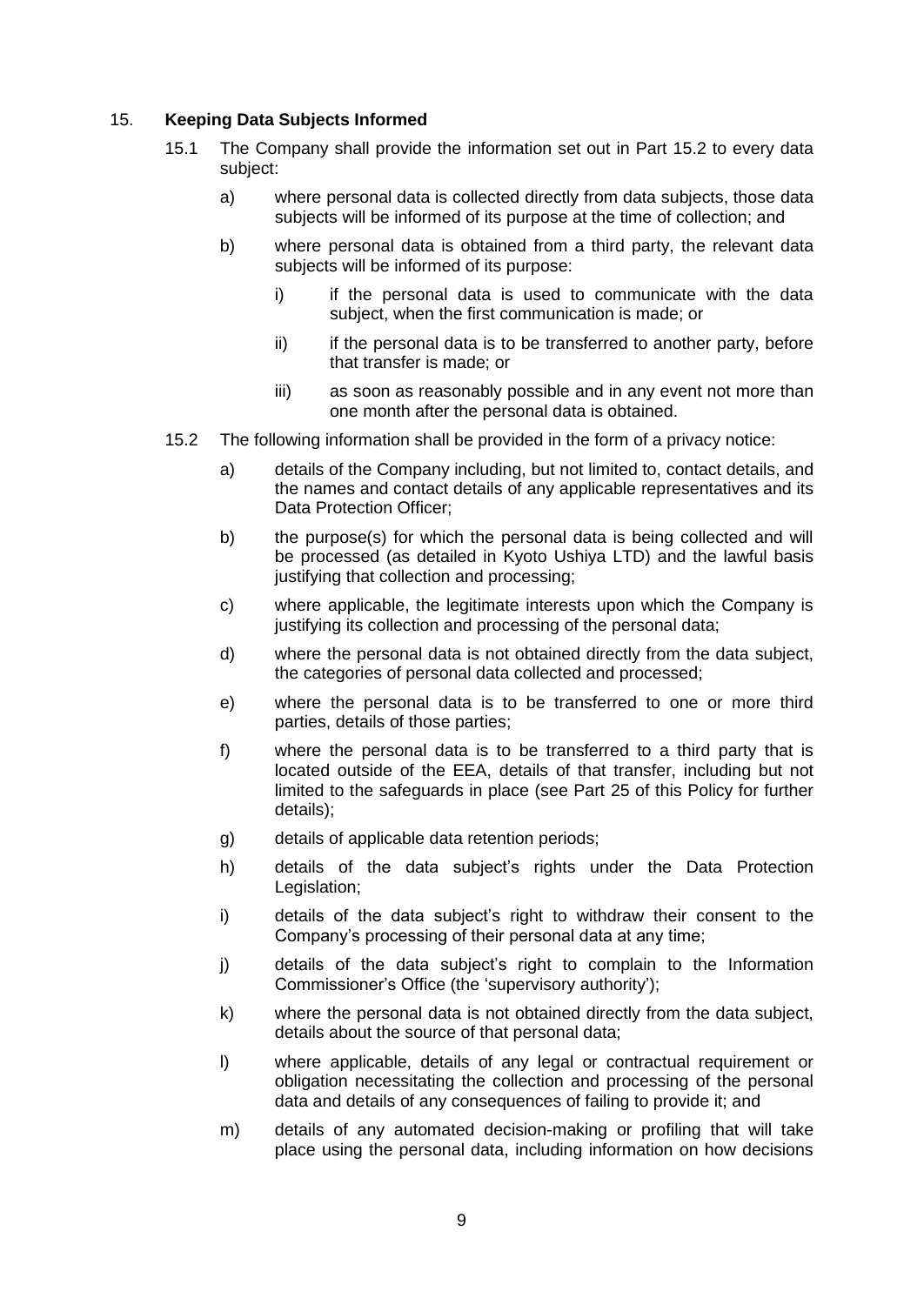will be made, the significance of those decisions, and any consequences.

#### 16. **Data Subject Access**

- 16.1 Data subjects may make subject access requests ("SARs") at any time to find out more about the personal data which the Company holds about them, what it is doing with that personal data, and why.
- 16.2 Employees wishing to make a SAR should do so using a Subject Access Request Form, sending the form to the Company's Data Protection Officer at 01895713874.
- 16.3 Responses to SARs must normally be made within one month of receipt, however, this may be extended by up to two months if the SAR is complex and/or numerous requests are made. If such additional time is required, the data subject shall be informed.
- 16.4 All SARs received shall be handled by the Company's Data Protection Officer.
- 16.5 The Company does not charge a fee for the handling of normal SARs. The Company reserves the right to charge reasonable fees for additional copies of information that has already been supplied to a data subject, and for requests that are manifestly unfounded or excessive, particularly where such requests are repetitive.

# 17. **Rectification of Personal Data**

- 17.1 Data subjects have the right to require the Company to rectify any of their personal data that is inaccurate or incomplete.
- 17.2 The Company shall rectify the personal data in question, and inform the data subject of that rectification, within one month of the data subject informing the Company of the issue. The period can be extended by up to two months in the case of complex requests. If such additional time is required, the data subject shall be informed.
- 17.3 In the event that any affected personal data has been disclosed to third parties, those parties shall be informed of any rectification that must be made to that personal data.

#### 18. **Erasure of Personal Data**

- 18.1 Data subjects have the right to request that the Company erases the personal data it holds about them in the following circumstances:
	- a) it is no longer necessary for the Company to hold that personal data with respect to the purpose(s) for which it was originally collected or processed;
	- b) the data subject wishes to withdraw their consent to the Company holding and processing their personal data;
	- c) the data subject objects to the Company holding and processing their personal data (and there is no overriding legitimate interest to allow the Company to continue doing so) (see Part 21 of this Policy for further details concerning the right to object);
	- d) the personal data has been processed unlawfully;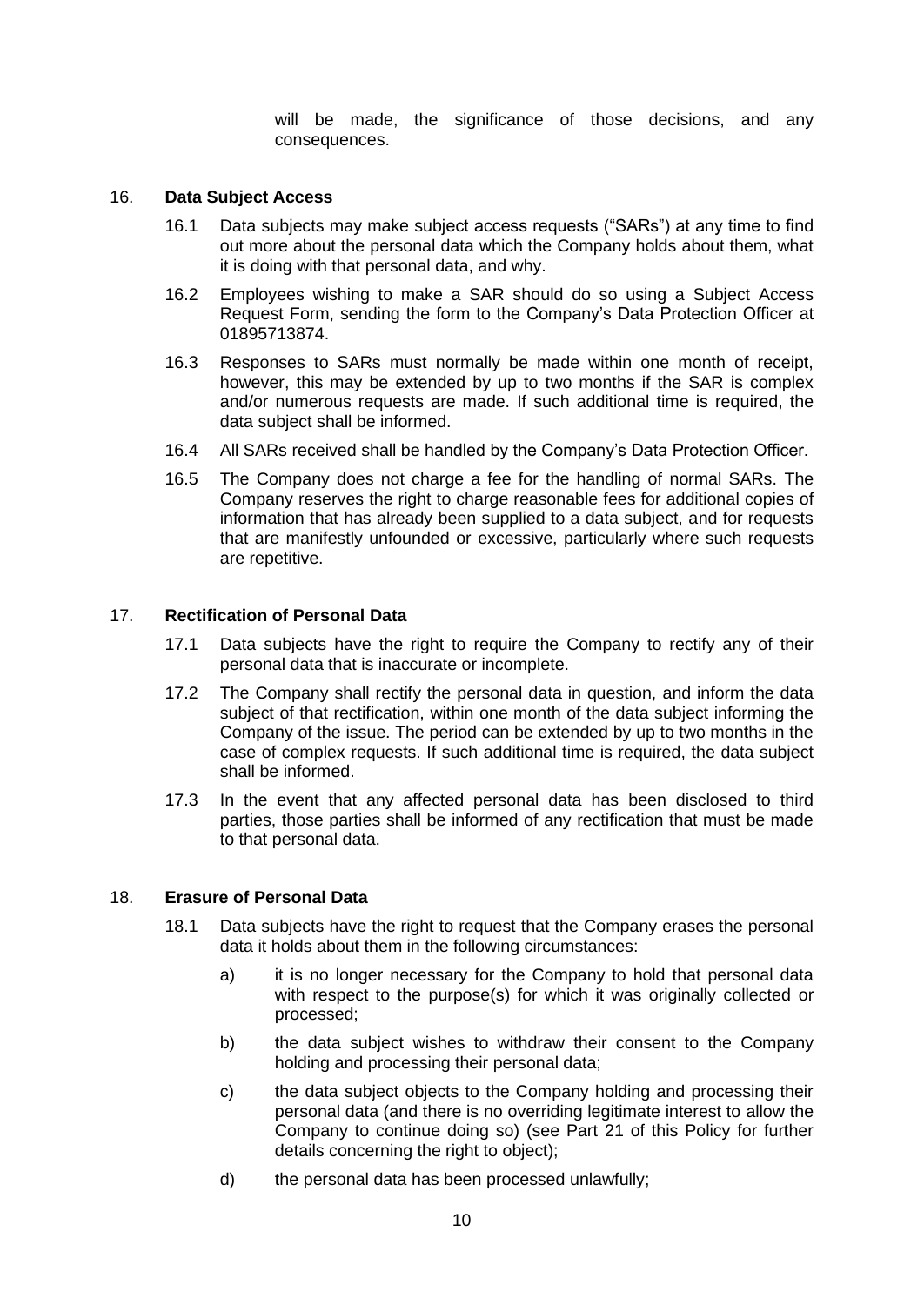- e) the personal data needs to be erased in order for the Company to comply with a particular legal obligation**.**
- 18.2 Unless the Company has reasonable grounds to refuse to erase personal data, all requests for erasure shall be complied with, and the data subject informed of the erasure, within one month of receipt of the data subject's request. The period can be extended by up to two months in the case of complex requests. If such additional time is required, the data subject shall be informed.
- 18.3 In the event that any personal data that is to be erased in response to a data subject's request has been disclosed to third parties, those parties shall be informed of the erasure (unless it is impossible or would require disproportionate effort to do so).

# 19. **Restriction of Personal Data Processing**

- 19.1 Data subjects may request that the Company ceases processing the personal data it holds about them. If a data subject makes such a request, the Company shall retain only the amount of personal data concerning that data subject (if any) that is necessary to ensure that the personal data in question is not processed further.
- 19.2 In the event that any affected personal data has been disclosed to third parties, those parties shall be informed of the applicable restrictions on processing it (unless it is impossible or would require disproportionate effort to do so).

#### 20. **Objections to Personal Data Processing**

- 20.1 Data subjects have the right to object to the Company processing their personal data based on legitimate interests, for direct marketing (including profiling).
- 20.2 Where a data subject objects to the Company processing their personal data based on its legitimate interests, the Company shall cease such processing immediately, unless it can be demonstrated that the Company's legitimate grounds for such processing override the data subject's interests, rights, and freedoms, or that the processing is necessary for the conduct of legal claims.
- 20.3 Where a data subject objects to the Company processing their personal data for direct marketing purposes, the Company shall cease such processing promptly.

# 21. **Personal Data Collected, Held, and Processed**

Full details of the personal data collected, held, and processed by the Company are located in Kyoto Ushiya LTD. For details of data retention, please refer to the Company's Data Retention Policy.

# 22. **Transferring Personal Data to a Country Outside the UK and EEA**

22.1 The Company may from time to time transfer ('transfer' includes making available remotely) personal data to countries outside of the UK and EEA.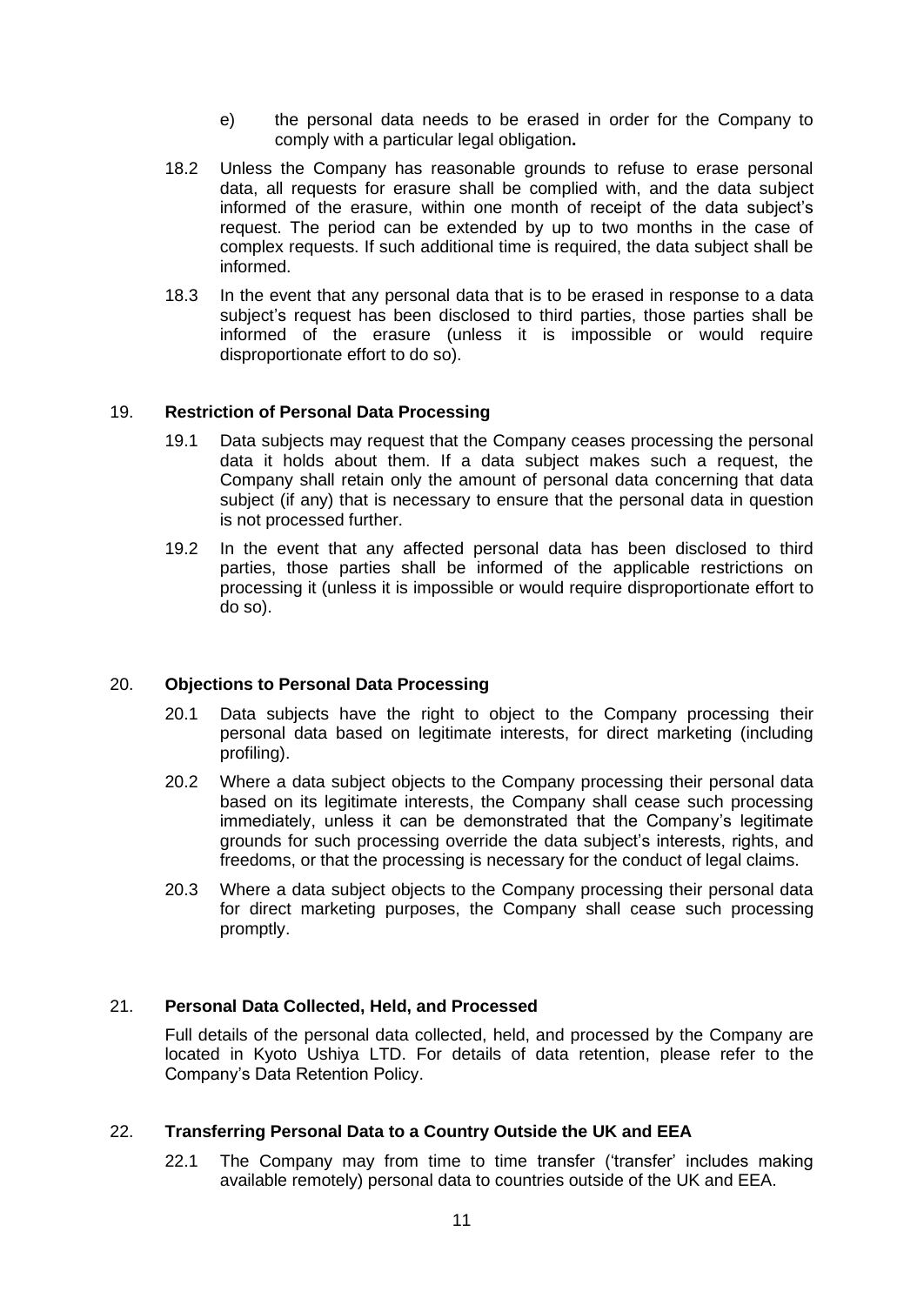- 22.2 The transfer of personal data to a country outside of the UK and EEA shall take place only if one or more of the following applies:
	- 22.2.1 the transfer is to a country, territory, or one or more specific sectors in that country (or an international organisation), that the European Commission has determined ensures an adequate level of protection for personal data;
	- 22.2.2 the transfer is to a country (or international organisation) which provides appropriate safeguards in the form of a legally binding agreement between public authorities or bodies; binding corporate rules; standard data protection clauses adopted by the European Commission; compliance with an approved code of conduct approved by a supervisory authority (e.g. the Information Commissioner's Office); certification under an approved certification mechanism (as provided for in the Data Protection Legislation); contractual clauses agreed and authorised by the competent supervisory authority; or provisions inserted into administrative arrangements between public authorities or bodies authorised by the competent supervisory authority;
	- 22.2.3 the transfer is made with the informed and explicit consent of the relevant data subject(s);
	- 22.2.4 the transfer is necessary for the performance of a contract between the data subject and the Company (or for pre-contractual steps taken at the request of the data subject);
	- 22.2.5 the transfer is necessary for important public interest reasons;
	- 22.2.6 the transfer is necessary for the conduct of legal claims;
	- 22.2.7 the transfer is necessary to protect the vital interests of the data subject or other individuals where the data subject is physically or legally unable to give their consent; or
	- 22.2.8 the transfer is made from a register that, under UK or EU law, is intended to provide information to the public and which is open for access by the public in general or otherwise to those who are able to show a legitimate interest in accessing the register.

# 23. **Data Breach Notification**

- 23.1 All personal data breaches must be reported immediately to the Company's Data Protection Officer.
- 23.2 If an employee, agent, contractor, or other party working on behalf of the Company becomes aware of or suspects that a personal data breach has occurred, they must not attempt to investigate it themselves. Any and all evidence relating to the personal data breach in question should be carefully retained.
- 23.3 If a personal data breach occurs and that breach is likely to result in a risk to the rights and freedoms of data subjects (e.g. financial loss, breach of confidentiality, discrimination, reputational damage, or other significant social or economic damage), the Data Protection Officer must ensure that the Information Commissioner's Office is informed of the breach without delay, and in any event, within 72 hours after having become aware of it.
- 23.4 In the event that a personal data breach is likely to result in a high risk (that is, a higher risk than that described under Part 26.3) to the rights and freedoms of